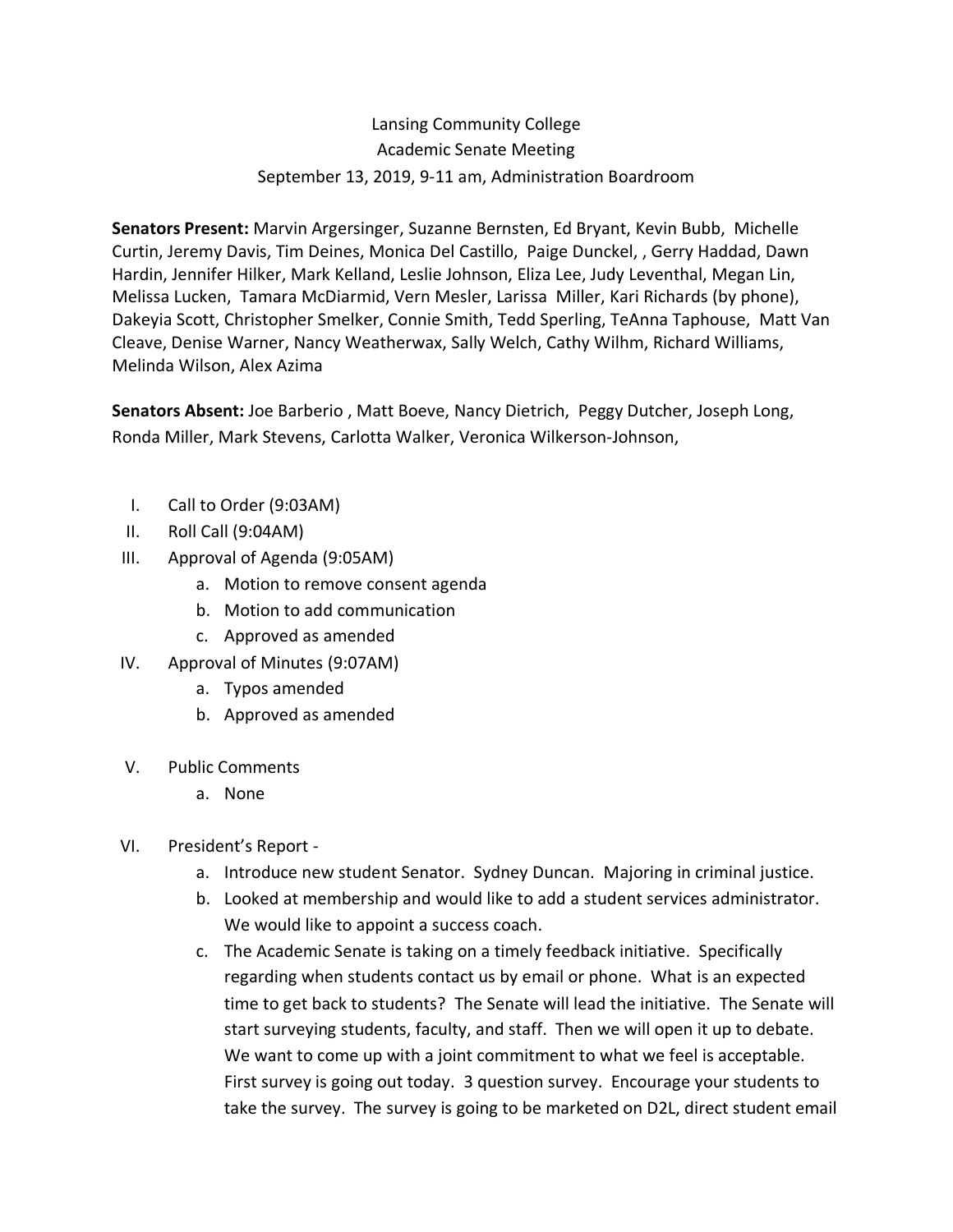as well as technology around campus. Survey will be open through the end of the month.

- i. Faculty Jim Luke Make sure we consider all modalities. Not just what is best for majority. We don't want to hit just the average student.
- VII. Provost's Report- Sally Welch
	- a. Appreciate senate taking on timely feedback. This is more an HLC initiative thing. We are expecting a visit in the next few years and this should be a topic.
	- b. Had first of two listening sessions at West Campus. The purpose is to get to know everyone here at LCC. Sally wants to be around and meet more people. Get to know the programs. Also, had students there and interesting to listen to comments. Learned of West Campus problems. Next listening session will be main campus, may be Oct. 15.
	- c. EAS Report working with the board to have an annual report. Should be October. Want to help the Board to evaluate the President in November and December. Use what was approved by the board in April. This goes through the AACC as our benchmark. We received a correction of fact report last week. Everything looks really good. We have not gotten a final report (probably next month). Thank you to everyone who worked on this.

## VIII. Communications

- a. Senator Michelle Curtin Senate has been asked to be on a new committee looking at enrollment and retention. Look at Student Affairs and combing with academics. Form a committee to improve enrollment overall. Senators have volunteered but looking for more.
- b. Senator Michelle Curtin Is representing the Senate on COP committee. New committee, LCC college opporating policy committee. How do we separate ourselves from the board?
- c. Senator Ed Bryant Faculty prioritization. Approved full time faculty for Science.
- d. Senator Richard Williams Trying to streamline what students are told about CPR. BLS providers is what they need.
- IX. Update on Preferred Name- Director of Enterprise Systems Bill Garlick
	- a. Bill Garlick Share some complexity of this change. Done a lot of analysis in IT. We will have more discussion. We have capabilities of preferred pronoun and gender as well. Data clean up initiative that will need to happen. Process and procedure for both students and employees. How do we initiate a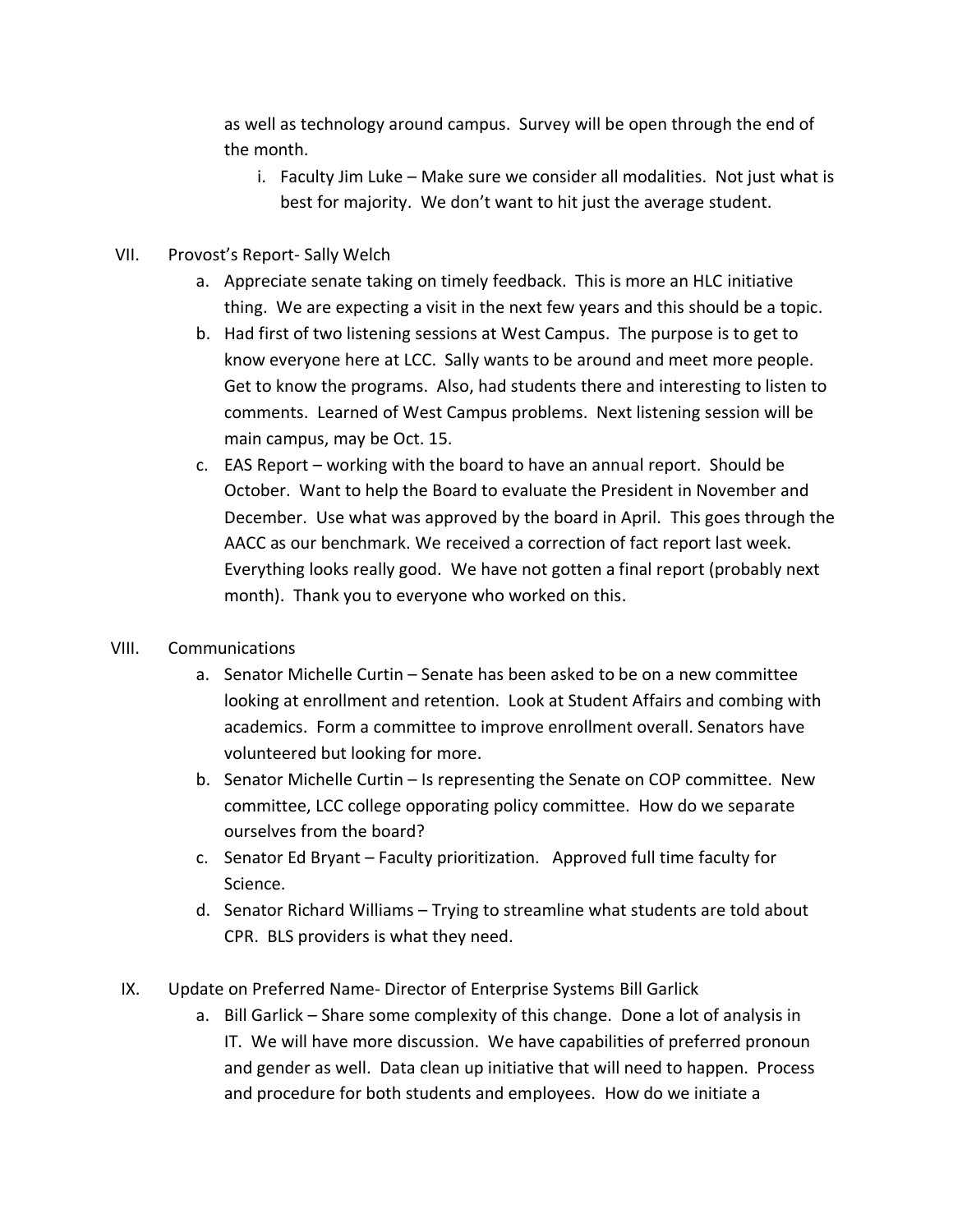change? Where do we use legal name? E-Learning is working with D2L in a pilot program to change a few students names. It will start this week and last through the end of the semester. The goal is to expand on that. The complexity is important. Originally started as an IT project. Looked at other schools and their implementation. Moving on from IT and tech standpoint. Looking at larger scope. Communication and coordination is important. Macalester College and Eastern Michigan University are guiding schools. We have come down to two solution sets and the college will need to come to a decision. IT has ramifications either way. Reporting to state, how the campus does business, etc. For example, when we make D2L changes, this impacts reporting for financial aid and gradebook. Faculty need to be mindful of seeing one name in one place and another in another place. If we change the way students are interacted with in class but we don't change how they are being communicated to at home then we are doing them a disservice. Probably 3000 different reports being used. Each of those need to be reviewed for name usage and then we need to decide if they need a legal name or a preferred name. One of the two possibilities is looking at the data definition of what a name is. The implications of breaking many things at the college could happen. That is a coordination piece. There is also a training piece to this. We have to educate entire staff about legal name being used in some places and preferred name being used at other places. Shared with PMRT that this is a cross-campus initiative. Provost Sally Welch and Executive Vice President Lisa Webb Sharp have made a decision to co-lead a group to bring all of campus together to solidify project plans.

- b. Senator Gerry Haddad What are the concerns of using legal name versus preferred name?
- c. Bill Garlick We will follow the name guidelines that we have established. Directory has no requirement for legal name.
- d. Senator Richard Williams Understands the nickname, but need to be careful of criminal implications. Have a stack of people in trouble for using wrong pronoun. Gender plays out differently for gender specific medicine. Some people need to know sex. We need to be careful and cautious and not go preferred pronoun.
- e. Senator Michelle Curtin Senate had a motion and a vote and have a position that we fully support the use of preferred name and preferred pronoun and use that whenever possible.
- f. Senator Monica Del Castillo Glad to hear about Provost Sally Welch and Executive Vice President Lisa Webb Sharp spearheading initiative. This initiative was born out of the senate. We have been having this conversation for about 5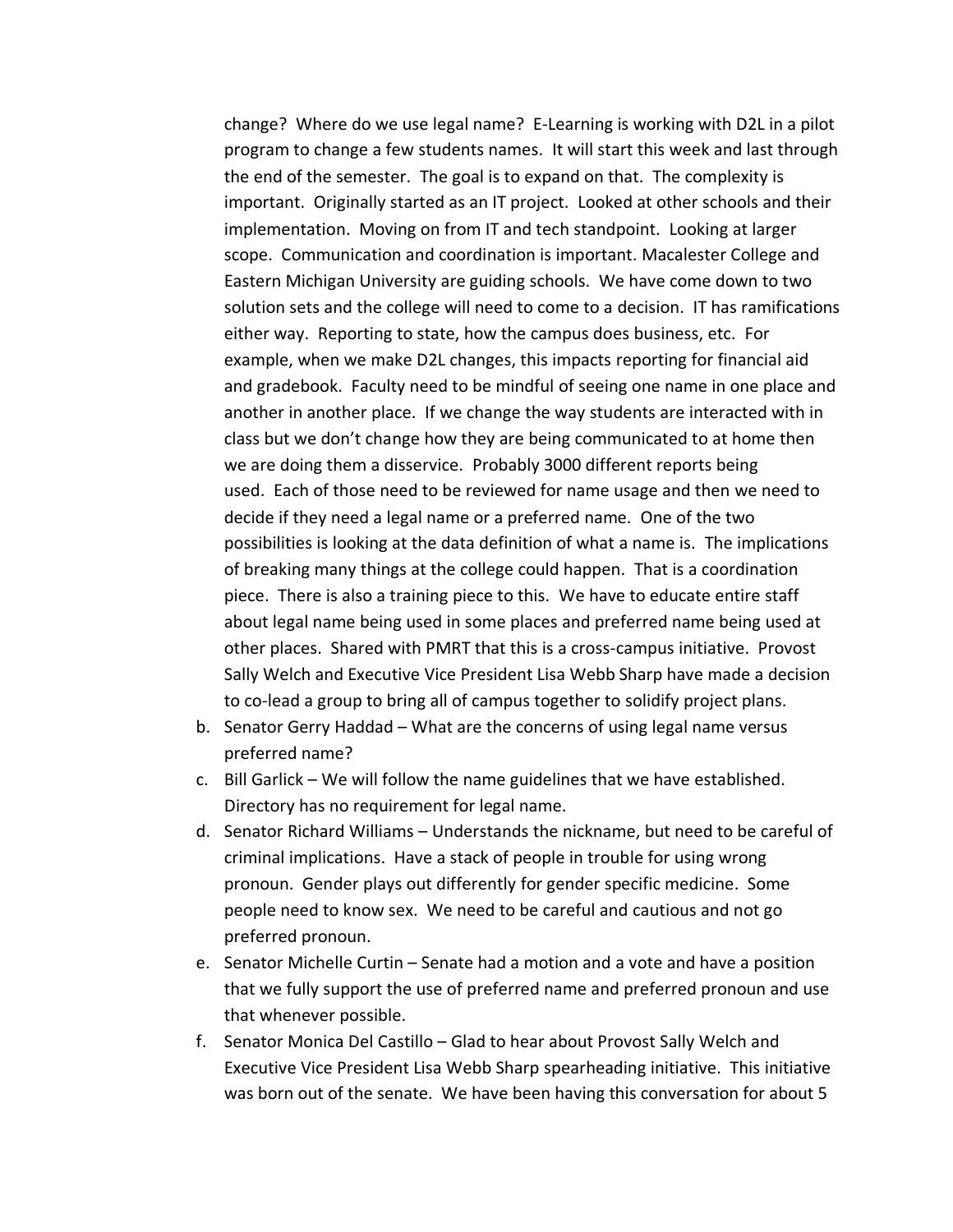years. About a year and half ago Former Academic Senate President Mark Kelland asked Senator Monica Del Castillo to spearhead. Put together a college wide group including IT, registrar, success coach, etc. to do some research into preferred name. Group provided a work plan to IT that included how to go about this and processes. What were the places that we needed to keep legal name, what were the paces that we could change to preferred name? There are other college priorities but students have been waiting at least 5 years for us to get this done. We can no longer wait for other priorities to take its place. Had a student place a formal complaint because the faculty member saw that a student was presenting in a form opposite to the name. Faculty member said the student would only be called by their legal name. This is unacceptable. We need to do some sensitivity training.

- g. Senator Mark Kelland As this began to stall, SOAR committee went to Chief Diversity Officer Tonya Bailey and now things have started moving forward. Senate may want to take up a resolution.
- h. Senator Leslie Johnson If a student has credible fears because the gender they express in a face to face class is different than their name, what can faculty and students do? I would encourage the student to place a Title IX claim. The student is having severe mental issues because of that.
- i. Bill Garlick E-learning is working with D2L to make sure students are allowed a preferred name change.
- j. Senator Tedd Sperling– Are user names and TUIDs going to be affected? What about students with a new last name who got married or divorced?
- k. Bill Garlick There are other issues with IT that will be affected. It is too hard to make all those changes (and too expensive). We are looking for a systematic approach to fix the name change at large. It is in discussions.
- l. Senator Ed Bryant Is Eastern Michigan University and other universities having the same complications? Can we learn from them?
- m. Bill Garlick– We did do some analysis. And we knew as they were developing this process the problems they were having. We didn't have to go and do all the custom development. We borrow code as well.
- n. Senator Richard Williams There is no protection for faculty for using the wrong pronoun. Does anyone understand that is forced speech? Sensitivity does not over come science.
- o. Senator Monica Del Castillo What can we expect in terms of a timeline? We are running a two person pilot. What is reasonable? Is this going to be a priority, can we anticipate some resolution by Spring break or…?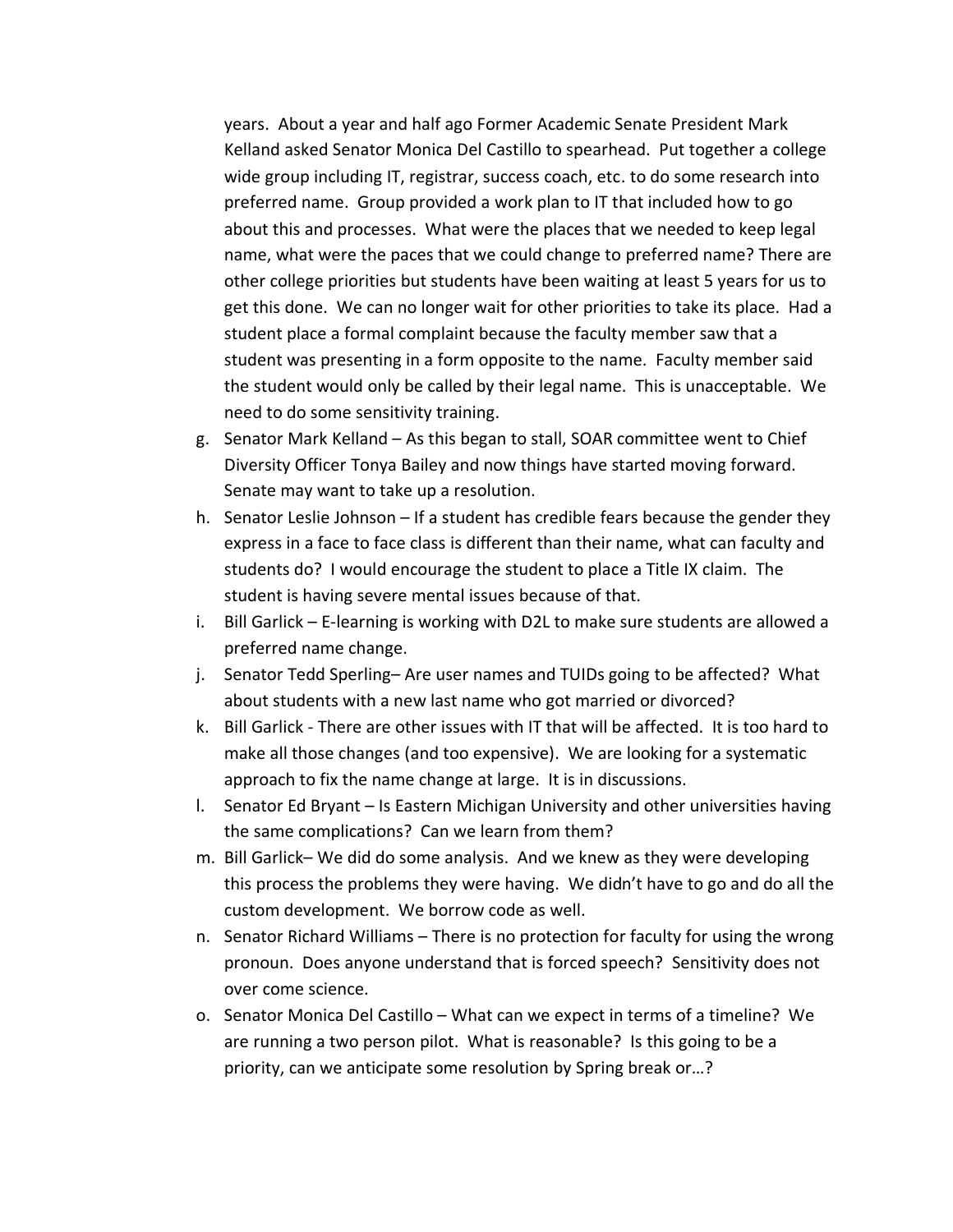- p. Executive Vice President Lisa Webb Sharp E-learning is running a pilot this semester. We thought it was reasonable to have this done by Fall 2020. The complexity is not a small thing. There are multiple initiatives that the same people are trying to manage. It is important for students and employees. We want this to be done quickly but because of the testing and training of faculty that needs to be done it will take time. There are payroll issues, financial aid, IRS issue, etc. Hoping you will be willing to participate.
- q. Senator Mark Kelland Complexity of IT issues does not mean the Senate cannot move forward with training issues.
- r. Chief Diversity Officer Tonya Bailey In anticipation of the work of Executive Vice President Lisa Webb Sharp and Provost Sally Welch, there are things we can do today. We can go back to our departments and talk to our colleagues and instill inclusion in the workplace. Diversity is everybody's role. We have a responsibility to make sure our classrooms are inclusive before anything moves forward. If we negate the real core matter or valuing differences than we have already lost the fight.
- X. Brainfuse Update Senator TeAnna Taphouse and Senator Ed Bryant
	- a. Senator TeAnna Taphouse Recommended getting rid of Brainfuse and sending it back to Learning Commons to see what they thought. Last Fall for first three weeks the Learning Commons saw 1310 students. This Fall the Learning Commons saw 1894 students. Seeing more and more students at the Learning Commons. Brainfuse had 211 live sessions, Learning commons has had close to 2000. Learning Commons is doing more tutoring than Brainfuse. Recommend that tutoring could see what could do, add more tutors, get tutors online. Contractually to do any online tutoring there must be training. We have 3 that can do it. Getting more people signed up to start doing this. We have to do another year on Brainfuse. There is a platform on Brainfuse where we can tutor our own students. Talk to Tutoring Services Coordinator Duane Deitrich and we have 85 tutors which includes 6 full time and a posting for 2 more full time tutors. Jill Reglin is lead in the Writing Studio. 3-4 instructors will be helping out. Does not include Learning Assistants because they will not do the online tutoring.
	- b. Senator Ed Bryant We will offer Brainfuse in some capacity for next year. We want to give students any references we can.
	- c. Senator Michelle Curtin We had a workgroup get together to look at Brainfuse. They recommended getting ride of Brainfuse and send everything to the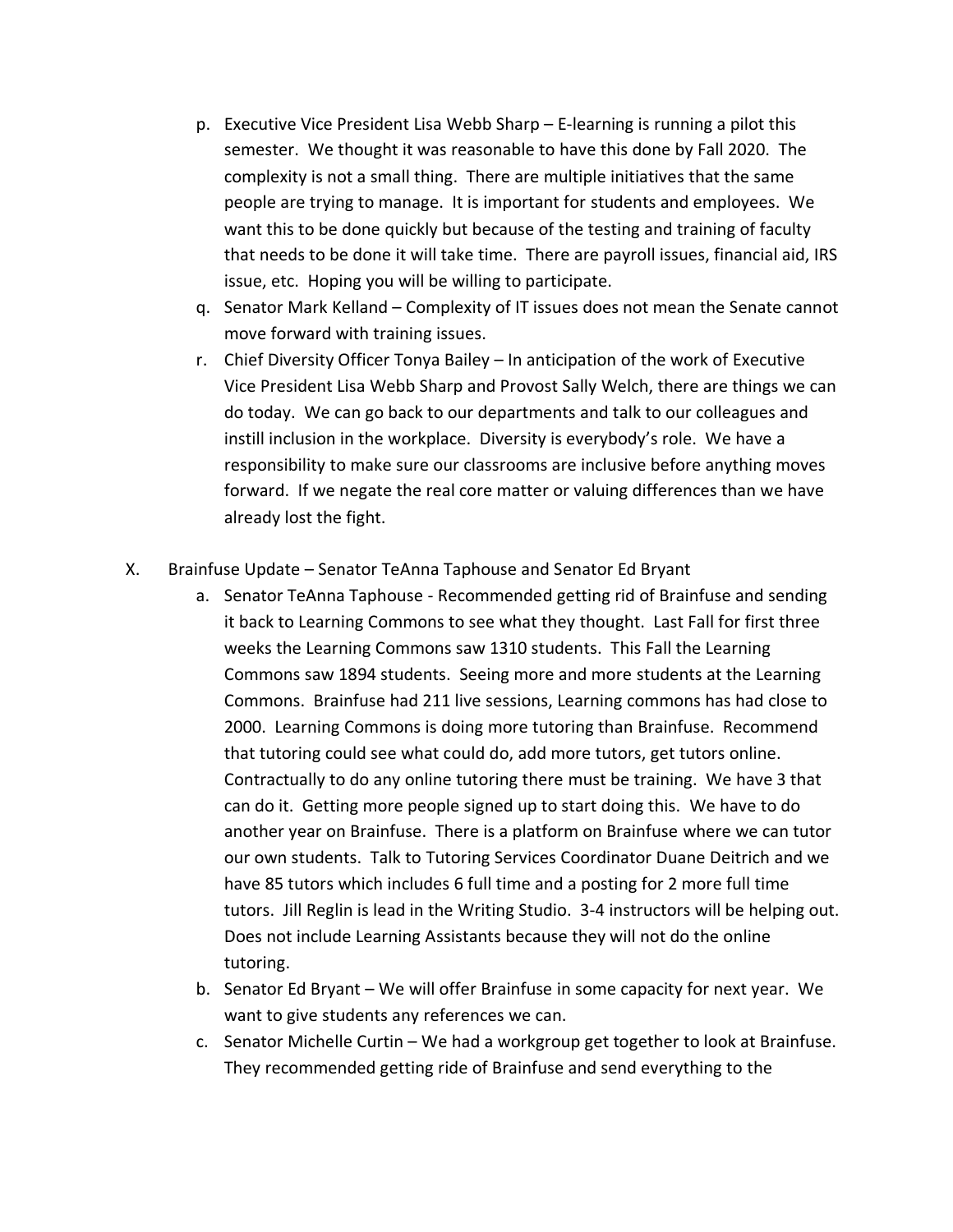Learning Commons. Contract was extended through December 2020 while working on getting this sent to the Learning Commons

- d. Senator Leslie Johnson Suggestion that library does a great thing where they partner with other people, other colleges. Can we pair with other colleges and not other corporations or textbook companies?
- e. Senator Richard Williams What is the biggest challenge you have faced?
- f. Senator TeAnna Taphouse Lack of tutors. But we are gaining more. We have instructors also tutoring. Looking to hire 25-30 new tutors and that's not including the full time.
- g. Director of Learning Commons Cindy Storie There are administrative concerns. We have had online tutoring since 2000-2001. Students usually choose face to face option even if taking online courses. What do our students prefer? Times of day that students are requesting online services? We're not seeing high traffic time from 10PM-2AM. Do we really need someone where? Is that the best use of our time if we have a service that is provided? Look at retaining service (like Brainfuse) for those times of day. Might want to look at OER options. The concern is quality of instruction happening. Many other colleges use peer tutoring. We use instructors many times. Scale up for human resources is not available at this time. Coverage for face to face is priority since that is what students prefer. We are looking at what can we do in house, such as the writing assistants. We are working with the Center for Teaching Excellence.
- h. Faculty Jill Reglin From the Writing Center we are finding conflicting pedagogy from Writing Center and Brainfuse. Brainfuse, they submit a paper and then there is a lot of wordsmithing. In the Writing Center they work with the student. Does the Writing Center want to provide asynchronous and synchronous feedback.
- i. Senator Suzanne Bernsten Since 2005 we have had a collaboration for research help in line with other colleges. Quality control process was a concern. We learned about other colleges and what other libraries offer.
- j. Academic Affairs Project Manager Rafeeq McGiveron What would cost be if we in house everything? Right now Cindy said it is \$23/hr for Brainfuse.
- k. Director of the Learning Commons Cindy Storie We have to take into account the cost and the benefits. Break it down to actually booking with a student from 12AM-8AM, well you can't have 1 person because you need an expert in dev math, stem math, stat, etc. Having experts that are available for all of those offers is hard to calculate. For Brainfuse we only pay for hours we ping in. For operational hours it will be less for learning commons.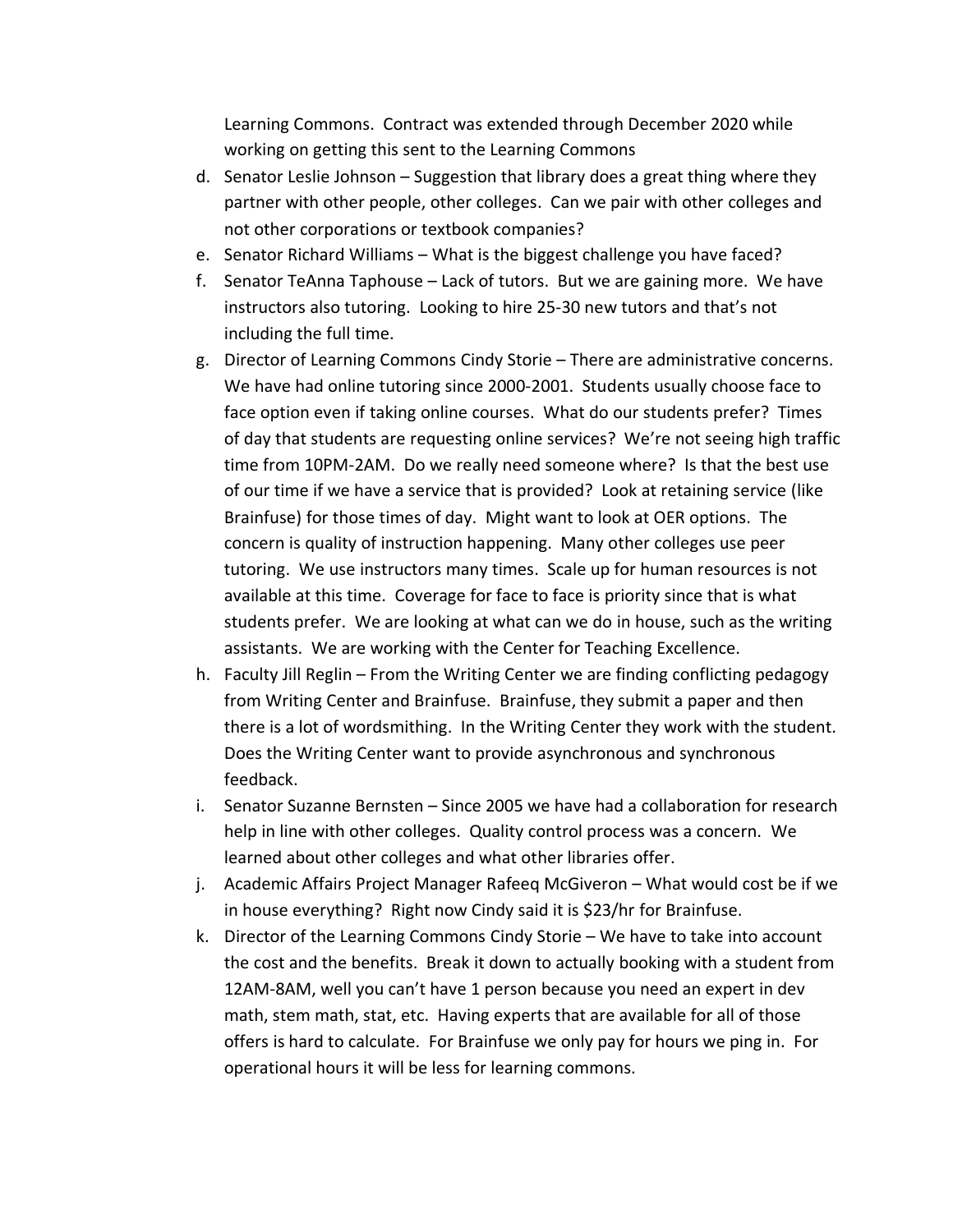- l. Faculty Alex Azima This goes way beyond cost. One student logged in in the morning, tutor said they didn't understand the problem and told the student to login in the afternoon. Another tutor didn't explain what the student was doing wrong correctly. Our tutors know how to tutor, not just slap down an equation. Brainfuse people get paid by how many people they process.
- m. Motion for the Academic Senate to approve recommendation by Brainfuse committee to recommend getting rid of Brainfuse and that the Learning Commons develop a plan to provide robust online tutoring assistance in collaboration with the members of the LCC learning community.
	- i. Motion by Senator Michelle Curtin
	- ii. Second by Senator Eliza Lee
	- iii. Approved
- XI. Early Response Time- Success Coach Director Carrie Gregg
	- a. Carrie Gregg Started in 2017. Form revisions went live February 2019. We are getting more quality feedback from faculty which allows to connect to secondary referrals more easily. Gate keeper for all early alerts, but send information to secondary referrals such as learning commons, financial aid, etc. Coach then supports at the same time. Last year 2330 early alert referrals. 2407 of students who ended up with a financial aid issues, 70% came from faculty. Doesn't mean all students engage in process. But a lot of students end up coming to them when financial aid is in jeopardy. Proactively getting reports on students. Thank all faculty for participating. We send Learning Commons all information on who was referred. It is coming full circle, becoming more a network of support. Much more affective system for students. Timeline is still the same. End of week 2-5 and week 8-10. But anyone can submit an early alert at any time.
	- b. Senator Monica Del Castillo At least 60% of students that counselors see are all new intakes. There is a domino effect in the community. Starting about the second week of the semester we start seeing a lot of new students. Domino effect is being seen so this is definitely working.
	- c. Carrie Gregg One new thing is that all the incoming students are assigned a success coach, all new students must attend orientation where they will meet their success coach. Nearly 2000 students have already met with their success coach. Early alert will be a much less threatening process since they already know their success coach.
	- d. Carrie Gregg We meet every students where they're at, including online students. Talking to students by phone, email, chat, etc. Reach out to students by text, call and email just like face to face. Reaching out any way possible. For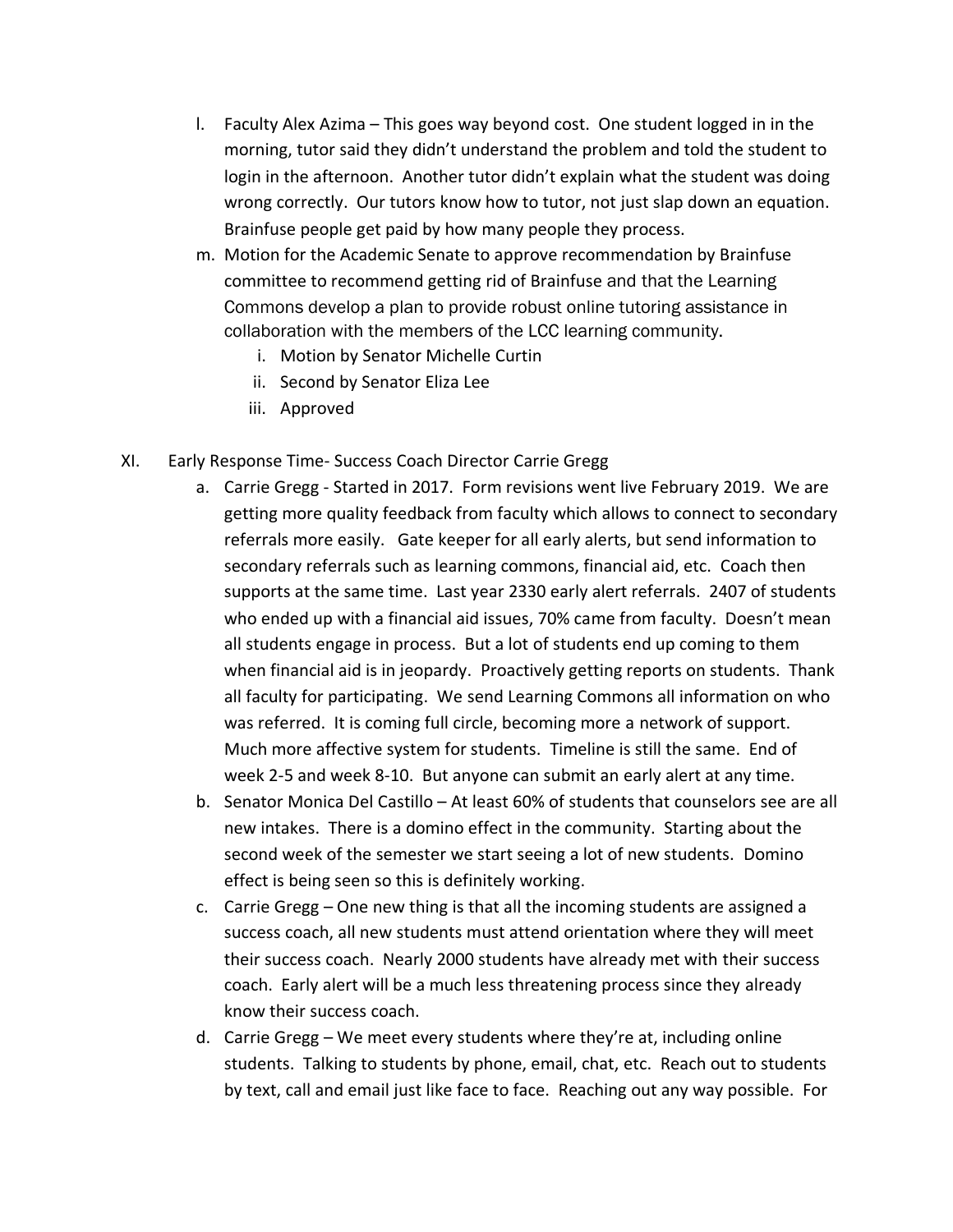student who cannot come to campus, we use text, phone, skype, etc. to make sure they know all the resources available online.

- e. Senator Suzanne Bernsten Notices a lot of students getting laptops so thank you to success coaches to letting students know.
- f. Senator Matt Van Cleave How helpful is it to you to get the information later (if can't do early)? If I have difficulty understanding students, it seems like something I can't report early.
- g. Carrie Gregg If a student is struggling with a language barrier, this is subjective. Best would be a conversation with student. Some alerts can't be identified early. But a late alert is better than no alert. A lot of this takes an entire semester but may help the students for the next semester. A lot of faculty reach out after the semester, and they support students throughout their LCC career. Not just a semester thing but the whole time. Even though it's called early alert it can be identified late (which is early for next semester)
- h. Senator Leslie Johnson Can Learning Commons make these reports? They might not see a student for a specific course.
- i. Carrie Gregg- Learning commons makes a lot of referrals to success coaches. We have a pretty tight process in place.
- j. Senator Jennifer Hilker– For a course that is purely online, do you have a recommendation of participations/non-participation before a referral?
- k. Carrie Gregg Anything that raises a red flag should be reported. It depends on what are the faculty expectations for the class. If it worries you, it should be reported. Definitely flexible.
- l. Faculty Cheryl Garayta Also add for anyone who has issues with language, Chavez Learning Center has tutoring specifically for language barriers and fluency.
- m. Carrie Gregg We are not the only people supporting the student, we send to all these other resources. Point of clarification, process reports that come from athletic department are completely separate from early alert. Students will not be assigned an academic success coach from this process.
- n. Senator Ed Bryant Can faculty get an early alert back if a student is having trouble in other courses besides their own?
- o. Carrie Gregg One thing we are hoping tech wise moving forward is a way to talk with faculty about level of engagement and what is going on with students. Right now that is a manual process. Someday we hope to give you progress reports.
- p. Senator Leslie Johnson How is this information being distributed and what happens if faculty don't refer anyone?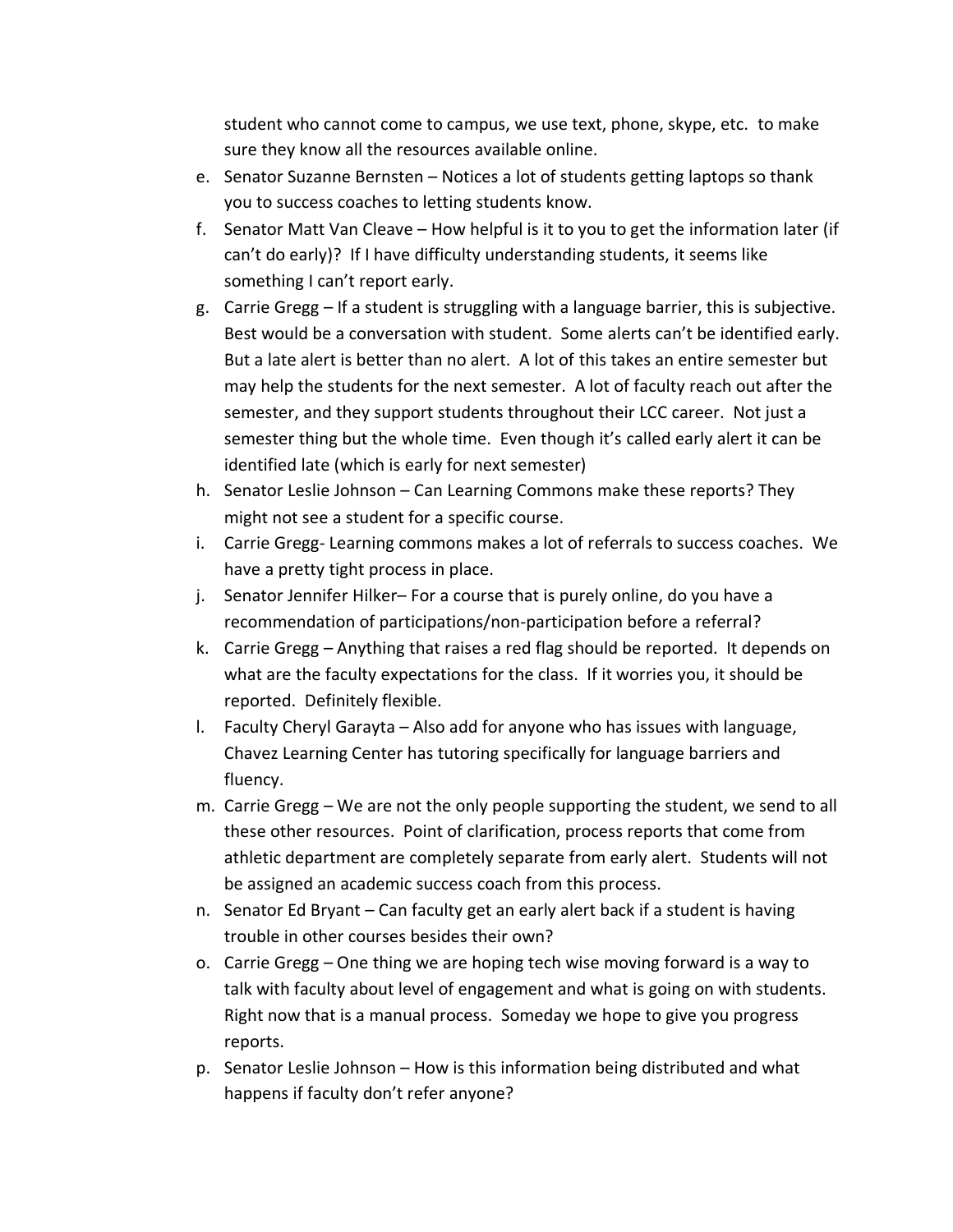- q. Carrie Gregg Distribution has faculty guide on CTE website. Provided information at kick off and on faculty tab. Making mandatory is above Carrie's pay grade. More a plea to get the information.
- r. Senator Gerry Haddad Sharing information between instructors, is that permitted?
- s. Carrie Gregg Not sure. Need to look into that. Need to know process. Can share if it affects student success. Have to look into it.
- t. Senator Paige Dunckel Might be a privacy issue. Students are referred outside academic issues, such as mental issues so faculty may need to know.
- u. Carrie Gregg Always available by email for questions.
- XII. Senate Expectations Discussions Continued
	- a. Senator Richard Williams Maybe a better explanation of Roberts rules
	- b. Senator Jennifer Hilker List of acronyms. Welcome packet for new senators.
	- c. Student Senator Dakeyia Scott Agree student senators should be paid and a student government would be amazing. What is expected as student senators? What does the board expected of us?
	- d. Senator Monica Del Castillo In Student Advisory Committee we are going to begin a conversation about a possible student government at LCC. There are certain areas we hope to talk to and do another survey for students.
	- e. Student Senator Dakeyia Scott A Part of PTK and and student leaders coalitions, would love to help lead students.
	- f. Senator Richard Williams Important for senate to be able to speak freely and protect freedom of speech.
	- g. Senator Monica Del Castillo The one trustee meeting a year, there has been some discussion about inviting trustees to senate meetings. Mentioned to trustee Hidalgo about how the Board might feel about being more connected to the Senate. Putting names and faces together. He was very positive, some trustees would be very interested.
	- h. Senator Paige Dunckel Can someone speak to working on committees?
	- i. Senator Michelle Curtin Always consult with immediate supervisor first about workload. 32 days would be for full time faculty and adjunct should discuss with supervisor about getting half or full pay. Also, working on a list of what all the committees are.
	- j. Chief Diversity Officer Tonya Bailey Not seeing any recommendation for the Senate to reach its full potential and be diverse. Always ways to be inclusive. There needs to be intentionality in being diverse.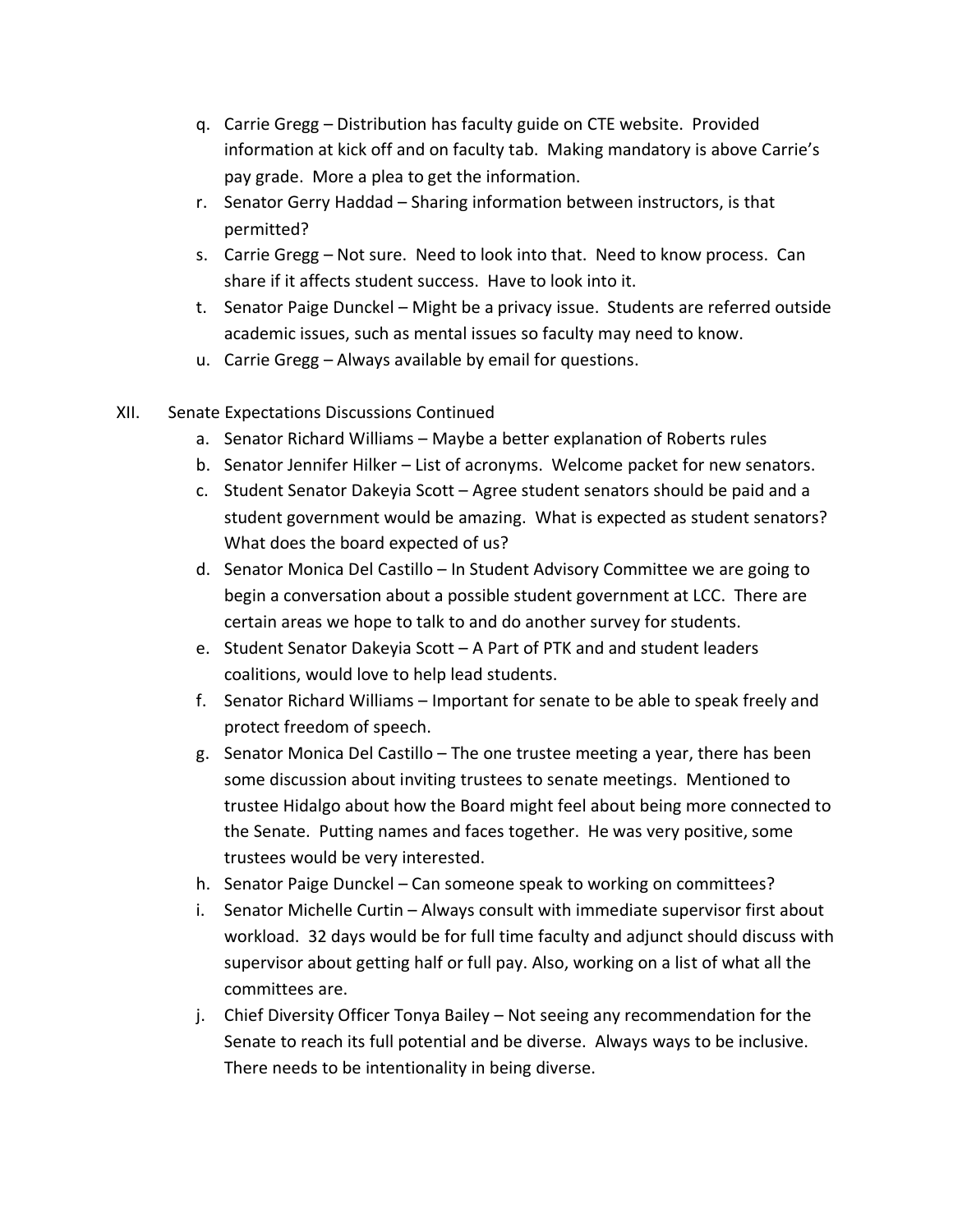- k. Senator Michelle Curtin Intentionally reach out to Senators who we don't think about.
- l. Chief Diversity Officer Tonya Bailey– Not an actual process on advertising the Senate.
- m. Senator Suzanne Bernsten Senators are expected on a committee/team. What are other college wide committees?
- n. Michelle- Making a list. Also want people coming to the President when people are serving on committees.
- o. Senator Mark Kelland Will be looking for new faculty on Curriculum Committee and definitely want to look at diversity.
- p. Senator Mindy Wilson Could create a nominations committee that could create that pipeline, find people, try to match people to their interests. Committee could build in diversity.
- XIII. Potential Future Agenda Items
	- a. Waiting on OER update until we get a new director.
	- b. Executive Vice President Lisa Webb Sharp LCC ACE is having a luncheon on Friday Sept. 27. Have a panel of professionals talking about leadership, including Sally Welch, Michelle Curtin, and Pam Blundy.
	- c. Senator Paige Dunckel Find out what is going on in the committees, who is on them.
	- d. Senator Monica Del Castillo Will be taking on leadership of committees. Will report out what committees are doing.
	- e. Student Senator Dakeyia Scott Food cards given by advisors are temporary. Who determines how long a student has access to a food card. Who determines who makes them eligible? Do we still have a food pantry?
- XIV. Motion to Adjourn.
	- a. Motion by Senator Mark Kelland
	- b. Second by Chris Smelker
	- c. Approved (10:58AM)

*Purpose: The purpose of the Academic Senate will be to provide faculty input and advice to the administration concerning issues of College-wide educational philosophy, Collegewide academic policy, and priorities in the College-wide deployment of capital or financial resources, except as covered by the scope of collective bargaining. The Senate will be proactive and collaborative in its approach, seeking consensus whenever possible,*